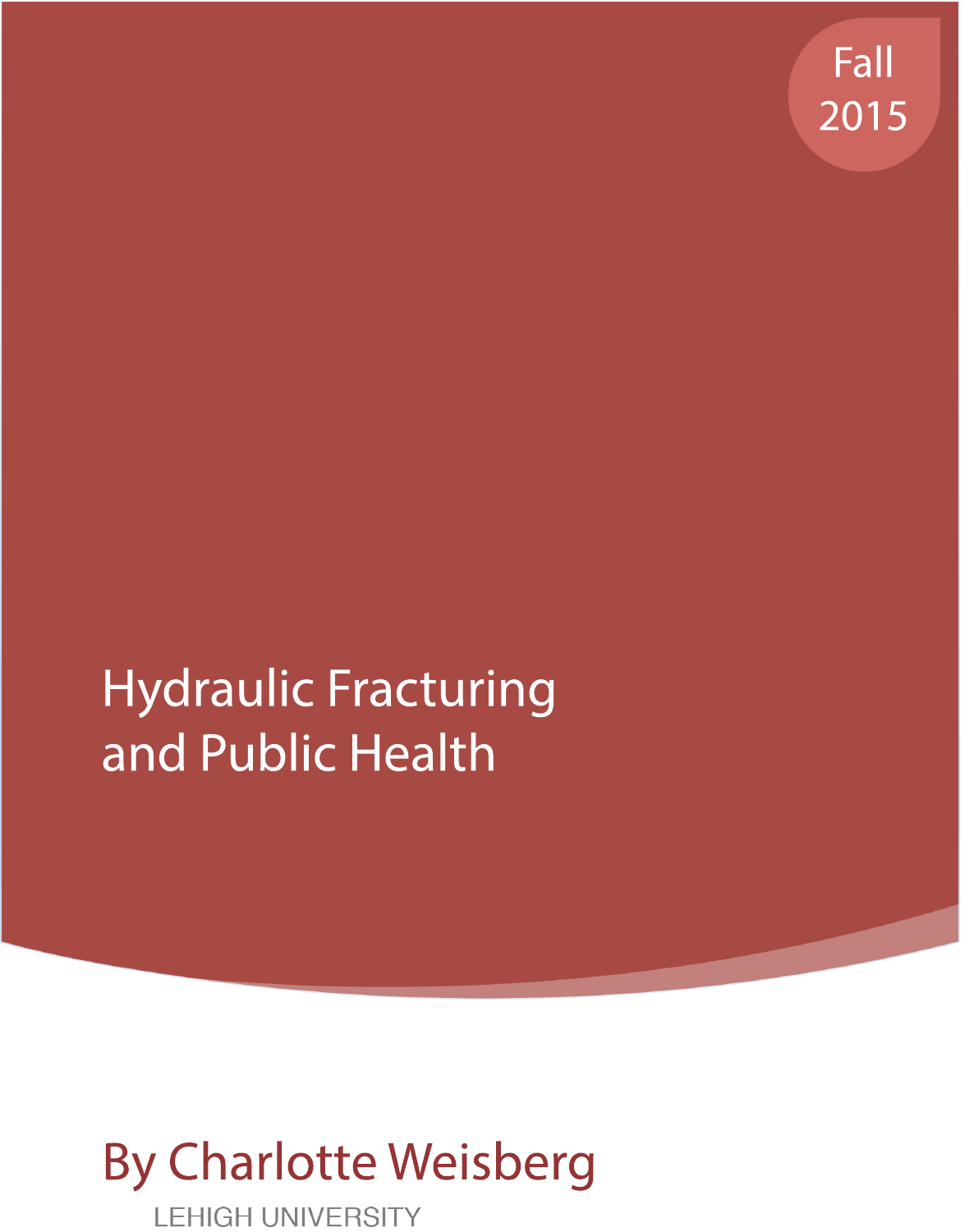## **Disposal of Hazardous Wastewater from Hydraulic Fracturing**

Charlotte Weisberg. Fall 2015

#### **Introduction:**

The process of hydraulic fracturing to obtain natural gas from shale is a currently booming field in the United States energy industry and offers a promising outlook to those looking for a "cleaner" energy source. Hydraulic fracturing or fracking, as it is often referred to, involves drilling deep into Earth's rock layers and blasting a mixture of chemicals and water down at high pressures to obtain natural gas. Although this technology offers a seemingly more environmentally friendly way to fill the extreme energy demands of our nation, it brings along with it an enormous amount of unregulated waste.

With this waste being an issue of serious environmental and economic concern, many individuals have taken a strong stance on the topic of fracking as a whole. The large area of concern over this waste is simply the lack of federal regulation on disposal of it. If the federal government could impose stronger regulations or look for alternative methods of disposal, the topic of fracking and its waste could become much less controversial. With waste more strongly regulated, the environmental concerns over fracking in general might lessen as well.

Here in the Lehigh Valley, many citizens or students at Lehigh University would consider themselves to be free from these issues of fracking because fracking does not occur within the area. Yet, these individuals are far from clear of the issues of fracking, as waste disposal from fracking occurs in almost every corner of the country. Many forms of wastewater disposal that are currently used have been shown as having grave environmental and health impacts in the areas which they are implemented. So although Lehigh Valley residents may be free of the dangers of fracking currently, it is still an issue to care about beyond our backyards. It is important to become aware of the facts of waste management from fracking so that we can assist in pushing for more regulation for the entire state and potentially the country.

This issue comes to the forefront on a global scale as well. With both developing and developed countries across the world facing issues of severe drought and water shortages, any practices that can aid in conserving water are essential. Fracking currently uses approximately two to eight million gallons of fresh water to frack a single well (Schmidt 2013). These wells can be fracked multiple times over their usage lifetime as well and almost all of the water ends up being disposed of. For this reason alone, the topic of reforming wastewater disposal methods should be in everyone's interest. If technology can be improved in a way which would lessen the amount of water being used to frack these wells, or create a method to recycle a portion of the water, it is worth investing in.

#### **Major Discussion:**

#### **What waste is being created?**

From the sheer number of anti-fracking organizations and grassroots movements that exist today, it is evident that hydraulic fracturing is a widely controversial topic in the United States and beyond. An integral part of this argument is the issue of waste disposal from the fracking process and the environmental impact that waste may be creating. The fracking process uses many harmful chemicals and an enormous amount of water, along with many other substances which are unrevealed by energy companies. The process alone creates both solid waste, which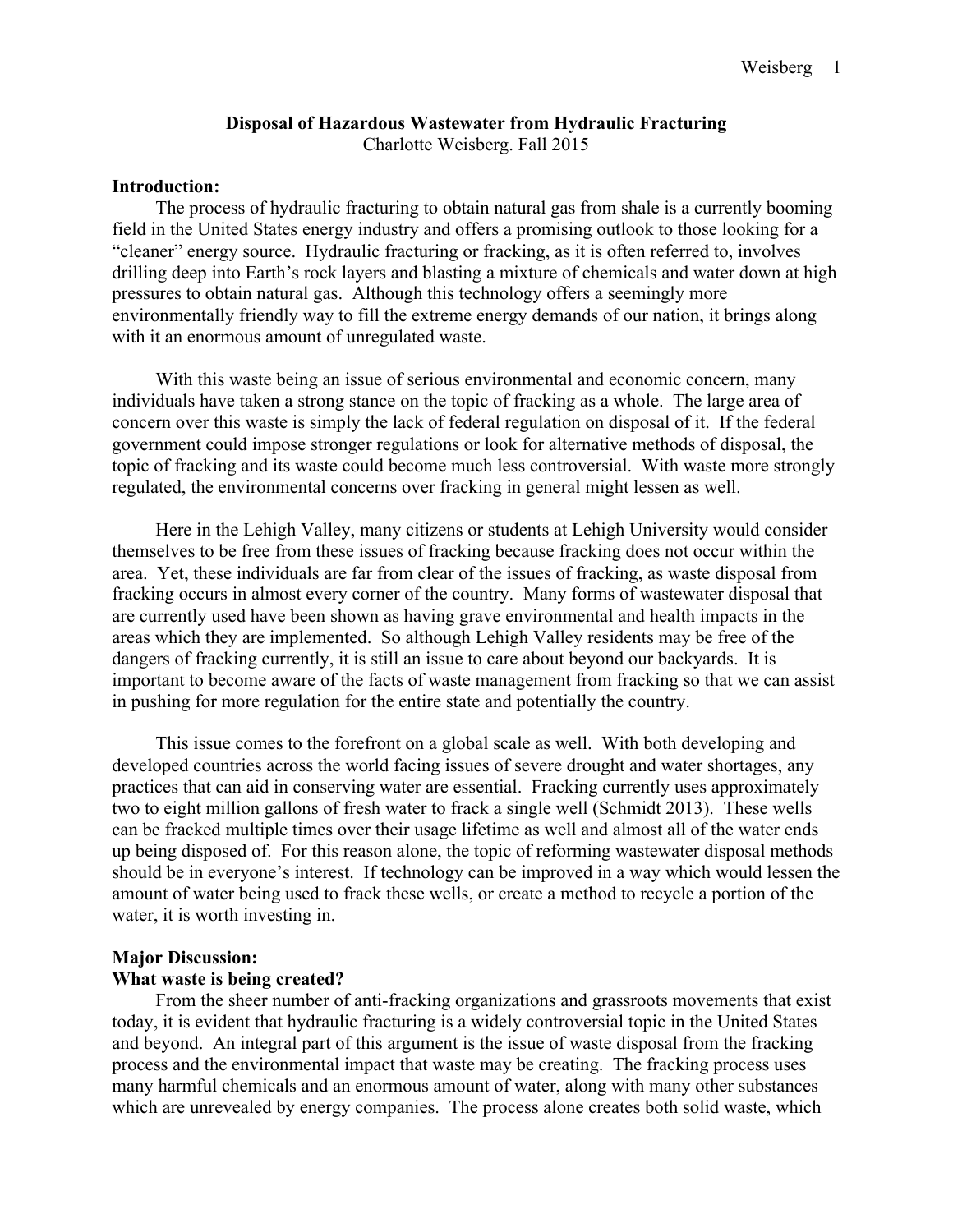includes a mixture of sand, sludge, and various harmful or radioactive chemicals, as well as waste water which contains any number of chemicals for disposal.

The waste water can be broken down into two major categories; flowback water and produced water [brine]. The first is a result of water and chemicals flowing back up to the surface after a well is drilled, and hence is referred to as "flowback fluid" (Hansen 2014). Flowback fluid makes up the majority of the waste created from fracking and is most critics' biggest concern. Up to 60% of the water used for fracking at a single well will return as flowback water, with a single wellhead likely to produce more than 100,000 gallons of flowback fluid over its lifetime (Easton 2015). The brine water is of a slightly lesser concern because treatment and disposal usually involves simply diluting the intense salt concentrations before the water can be placed anywhere.

Each truckload of flowback fluid from a fracking site contains a variety of chemicals which may include anything from simple table salt to the chemicals used in antifreeze for motor vehicles. Although each chemical occurs at different

| Table 3. Chemicals Components of Concern: Carcinogens, SDWA-Regulated<br>Chemicals, and Hazardous Air Pollutants |                          |                    |
|------------------------------------------------------------------------------------------------------------------|--------------------------|--------------------|
| <b>Chemical Component</b>                                                                                        | <b>Chemical Category</b> | Na. of<br>Products |
| Methanol (Methyl alcohol)                                                                                        | HAP                      | 342                |
| Ethylene glycol (1,2-ethanediol)                                                                                 | HAP                      | 119                |
| Diesei <sup>19</sup>                                                                                             | Carcinogen, SDWA, HAP    | 51                 |
| Naphthalene                                                                                                      | Carcinogen, HAP          | 44                 |
| Xylene                                                                                                           | SDWA, HAP                | 44                 |
| Hydrogen chloride (Hydrochloric acid)                                                                            | HAP                      | 42                 |
| Toluene                                                                                                          | SDWA, HAP                | 29                 |
| Ethylbenzene                                                                                                     | SDWA, HAP                | 28                 |
| Diethanolamine (2,2-iminodiethanol)                                                                              | HAP                      | 14                 |
| Formaldehyde                                                                                                     | Carcinogen, HAP          | 12                 |
| Sulfuric acid                                                                                                    | Carcinogen               | 9                  |
| Thiourca                                                                                                         | Carcinogen               | 9                  |
| Benzyl chloride                                                                                                  | Carcinogen, HAP          | Ŝ                  |
| Cumene                                                                                                           | НАР                      | 6                  |
| Nitrilotriacetic acid                                                                                            | Carcinogen               | 6                  |
| Dimethyl formamide                                                                                               | HAP                      | 5                  |
| Phenol                                                                                                           | HAP                      | 5                  |
| Benzene                                                                                                          | Carcinogen, SDWA, HAP    | 3                  |
| Di (2-ethylhexyl) phthalate                                                                                      | Carcinogen, SDWA, HAP    | 3                  |
| Acrylamide                                                                                                       | Carcinogen, SDWA, HAP    | 2                  |
| Hydrogen fluoride (Hydrofluorie acid)                                                                            | НАР                      | 2                  |
| Phthalic anhydride                                                                                               | HAP                      | ż                  |
| Acctaldehyde                                                                                                     | Carcinogen, HAP          | ı                  |
| Acetophenone                                                                                                     | HAP                      | ı                  |
| Copper                                                                                                           | SDWA                     | ı                  |
| Ethylene oxide                                                                                                   | Carcinogen, UAP          | ı                  |
| Lead                                                                                                             | Carcinogen, SDWA, HAP    | ١                  |
| Propylene oxide                                                                                                  | Carcinogen, HAP          | ı                  |
| p-Xylene                                                                                                         | HAP                      | ı                  |
| Number of Products Containing a Component of Concern                                                             |                          | 652                |

Figure 1: This Table demonstrates the various chemicals used by energy companies which could potentially appear in residual flowback fluid and brine from Hydraulic Fracturing. (U.S. HOR 2011). Retrieved from http://conservationco.org/admin/wp-content/uploads/2013/02/Final-Rebuttal-Exhibits.pdf-Adobe-Acrobat-Pro.pdf

levels in each sample of wastewater, many of them become toxic even at the lowest dosages. Many of the chemicals used are known cancer-causing agents, such as naphthalene, benzene, and acrylamide, and are used at considerably high levels (Ridlington et al. 2013). For example, naphthalene is a chemical used in mothballs, a common household item, that when ingested can cause anemia and liver damage in humans at even the lowest levels of exposure (NPIC 2010). In a report by the U.S. House of Representatives Energy Committee in 2011, it was noted that over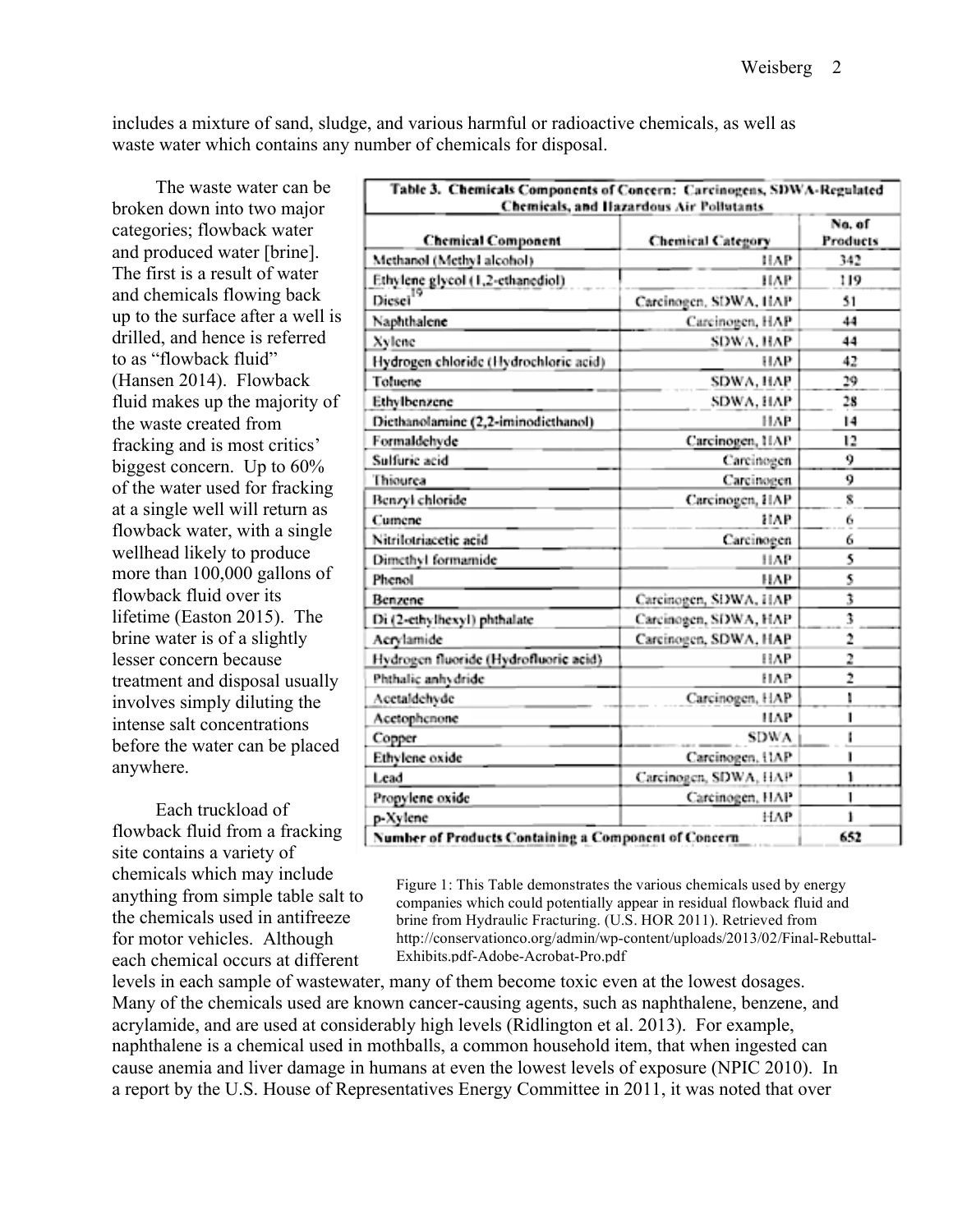600 other chemicals appearing in fracking wastewater are hazardous or potentially harmful to humans (U.S. HOR 2011). From this data alone it becomes evident that a proper disposal system and regulations are necessary for dealing with this many dangerous or potentially harmful chemicals.

#### **How do we regulate this waste and disposal?**

With over 1.1 million active oil and gas wells in the United States, the amount of waste being produced from fracking in these wells is hard to imagine. Roughly 280 billion gallons of wastewater were produced nationwide from fracking wells in the year 2012, according to a report by Environment America, a national environmental advocacy organization (Ridlington & Rumpler 2013). This 280 billion gallons of wastewater per year is comparable to about 76 million gallons per day, or in simpler terms, roughly 40,000 backyard swimming pools filled with fracking wastewater every single day. If we consider that fracking wells are increasing across the country every year and still producing wastewater at this rate, there is an alarming amount of harmful waste being produced daily with almost no regulation.

Regulation of flowback fluid from fracking falls under the U.S. Environmental Protection Agency (EPA) and the Safe Drinking Water Act of 1974. The SDWA protects all water sources in the U.S. by holding them up to certain minimum standards for what is considered "safe" to drink. When the Act was initially created, it stated that "State programs must require a permit for any underground injection, mandated inspection, monitoring, record keeping, and reporting" if the injection endangers drinking water sources (SDWA). Under these initial conditions, fracking wastewater was exempt from regulation due to the EPA's definition of underground injection sites. In 1997, though, that definition was overruled and the U.S. Court of Appeals determined fracking to be a form of underground injection (Brady 2012). Under this new ruling, all state programs and the EPA itself had to regulate fracking waste and the disposal of flowback fluid. As expected, there was a considerable amount of opposition to this ruling by the energy companies and the EPA was required to do their own study on the dangers of contamination to water sources. The EPA released this study in 2004 and determined that hydraulic fracturing brings almost no danger to drinking sources and therefore the SDWA was amended a year later (U.S. EPA 2004).

The SDWA was reexamined and passed with the caveat that underground injection for fracking purposes would be exempt unless diesel fuels were involved in the process (U.S. HOR 2011). This exemption, passed in 2005 under the Energy Policy Act is often called the "Halliburton Loophole" due to Vice President Dick Cheney's involvement as a past CEO of Halliburton; a multinational energy company. The Halliburton loophole is what currently allows billions of gallons of fracking wastewater to go unregulated every year. Fortunately, since the loophole appeared, revisions have been considered and in 2011, the EPA began developing new standards for wastewater from natural gas extraction (Brady 2012). Currently, regulation of fracking wastewater remains in the hands of each state's environmental protection department, which allows for much variation across the nation. Due to the lack of federal regulation on fracking wastewater, the existing options for disposal are limited and often questionable in practice.

#### **Ways of Disposing of Flowback Water**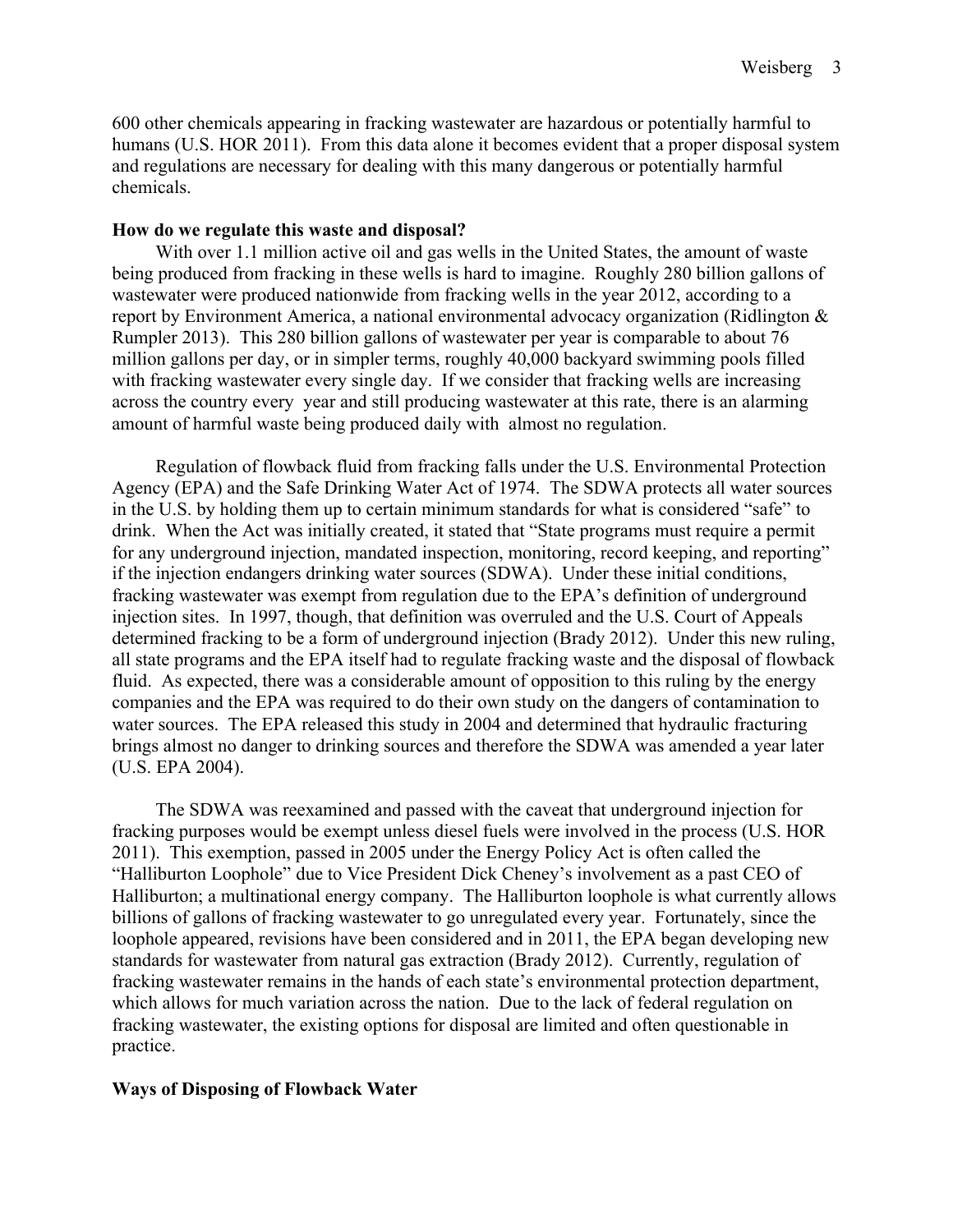Fracking companies across the nation use a multitude of methods for disposing of the flowback water they produce. Dependent on each state's regulations for disposal, energy companies often have three different methods to choose from; deep well injection, open air pits, or treatment and reuse of the water.

#### *Deep Well Injection of Wastewater*

Similar to the hydraulic fracturing process, deep well injection involves blasting of fluids deep into the earth's core at tremendous pressures. Injection wells are structurally quite similar to natural gas wells with cement casings and pipe that run thousands of meters down into rock layers. Injection wells serve the purpose of disposal rather than acquiring gas. As gallons of flowback water or brine are collected from fracking wells every day, they are often transported to

**4.000 ft** 

these deep injection wells which blast the water down with powerful force and then allow the water to seep into spaces left between the rock, well beneath Earth's surface (Lustgarten 2012). This process is demonstrated in the following image as it outlines the process in Class II wells; the same ones into which fracking waste is injected. Well injection is a popular method in any area that is also home to fracking wells as it presents a relatively inexpensive route for dumping the hazardous waste that companies are no longer allowed to dump into surface water (EPA 2012). Well injection of flowback fluid is regulated more extensively than the fracking process itself, yet still allows for a wide margin of error.

The injection process came into use as an alternative to keeping liquid waste in surface ponds or dumping it into rivers and ponds. Yet waste injection initially was not regulated and resulted in hundreds of reports of toxic waste bubbling up in backyards and public areas. In 1980, to fix the problem, the EPA set up a classification system for wells and required that only certain types of wells could be used for waste injection and that those types could only be constructed in areas a minimum

Figure 2: This graphic illustrates the use of Class II Underground Injection Wells for brine disposal. This is different from the other class II wells which can be used for obtaining oil from underground layers. (Lustgarten 2012). Image retrieved from

http://www.propublica.org/article/injection-wells-thepoison-beneath-us

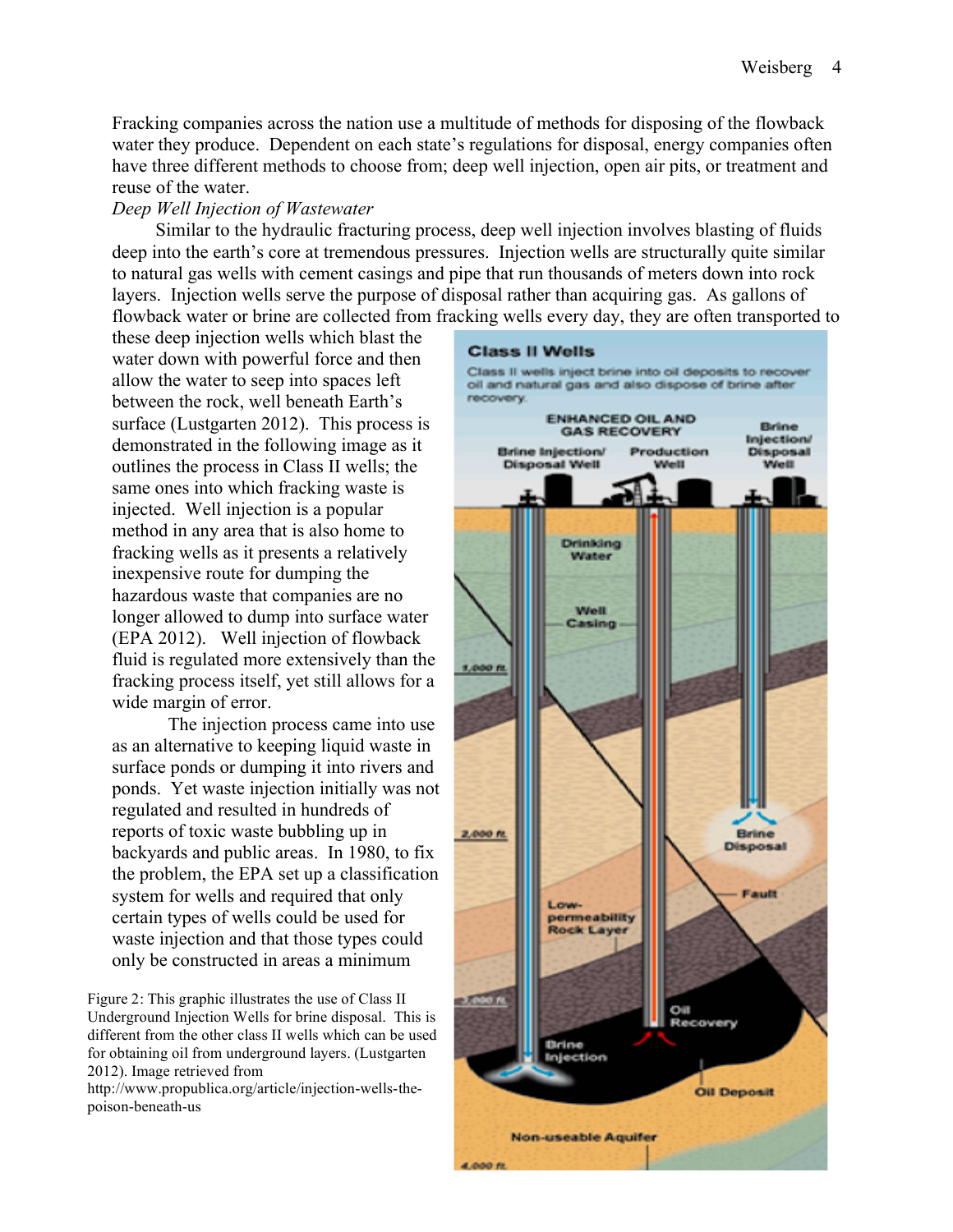distance from drinking water sources (Hasemyer  $\&$  Hirji 2014). This is now called the Underground Injection Control (UIC) program under the SDWA (Hammer et al. 2012). Regulations became even stricter in 1988, mandating that fracking companies had to be permitted and conduct numerous tests verifying that their waste would not travel near water supplies (Lustgarten 2012). Energy companies lobbied heavily against these strict regulations and eventually won when the Halliburton loophole was created in 2005, declaring all fracking waste non-hazardous (Drouin 2014).

Deep well injection is a favorable process for wastewater disposal in the fracking industry because it deals with waste in an "out of sight, out of mind" approach and is typically less expensive than other methods. The cost to transport wastewater from a fracking site for deep well injection is approximately \$3-\$7 per barrel and only increases with the distance it is transported (Easton 2015). At the rate which most fracturing wells are creating flowback, this can easily cost thousands of dollars over the course of a day for a single fracking site. While the cost appears extensive, it remains a cheaper option for disposal in comparison to recycling or treating the fluids. Although deep well injection appears to be a harmful option, the disposal of wastewater "has been and will remain a chronic problem because it is produced in such large quantities," said Anthony Ingraffea, a research professor at Cornell University (Drouin 2014). Deep well injection is not the only existing solution for the immense amount of wastewater which needs to be disposed of.

#### *Open Air Pits; Landfills for Wastewater*

Soon after wells are injected and natural gas is obtained from the shale underneath, flowback fluid is collected and often sent through pipelines to bodies of water which would appear to be man-made ponds to the untrained eye. Yet upon closer inspection, these "ponds" contain a thick surface coating, noxious odors, and in many cases, no inner lining preventing the liquid from seeping into the ground below it. These "ponds" and reservoirs are open air pits and represent a large portion of where the fracking industry's waste ends up (Hasemyer & Hirji 2014). Open air pits pose a serious threat to human and environmental health, particularly when they are not regulated.

In 2014, Clean Water Action, a national environmental organization, conducted research on open air pits in Center Valley, California, and found just how common and unregulated they are. The study found that wastewater from unlined pits had travelled over 4,000 feet toward major drinking water sources and only 20 of over 400 active pits had been inspected by the state (Grinberg 2014). Other states, such as Ohio have banned open air pits due to the air and water pollution they cause. Pennsylvania is currently working toward banning disposal pits for fracking wastewater, as the DEP states that "Open pits may only be used for temporary storage" and must have "a liner of minimum thickness and tested prior to use" (PA DEP 2014). Although this ban is evidence of some state governments requiring the industry to move toward safer methods of disposal, there still remain thousands of active and unregulated open pits full of toxic flowback fluid nationwide.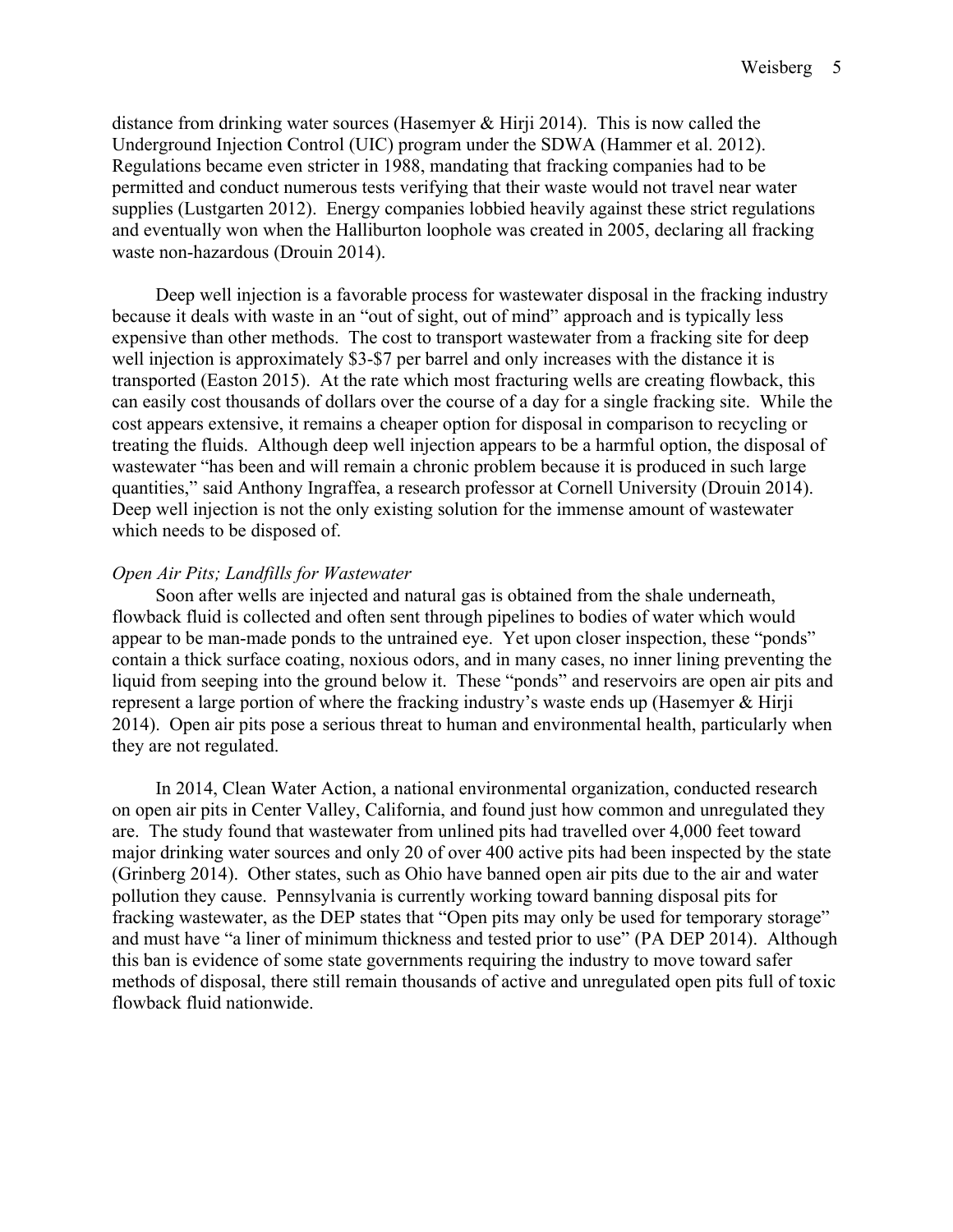

Figure 3: This graphic displays the distribution of open air pit disposal regulation by state across the United States. This data was recorded in 2011 and regulations may have changed in more recent years. (Schailby 2014). Retrieved from http://www.shaleplaywatermanagement.com/2014/02/water-storage-regulationsstate-level-level/

#### *Treatment and Reuse: A Growing Yet Expensive Option*

Another route to handle flowback fluid is through a wastewater treatment system. These exist in the form of both state- or publicly owned treatment works (POTWs) and privately owned centralized waste treatment facilities (CWTs), which are both regulated by the federal Clean Water Act (Hansen 2014). If the fluid that is treated at these plants is going to be released back into surface waters, the facilities must obtain permits from the EPA. Surface waters simply refers to any body of water including ponds, lakes, rivers, and reservoirs. These permits for surface water release require the treatment facilities to report every instance of discharge, their method of treatment, and what type of waste will be discharged (Steinzor & Baizel 2015). In Pennsylvania, stricter regulations have been implemented and require each fracking company to outline its plans for maximizing reuse of its waste and impose new limits on contaminants from shale gas wastewater specifically (Hansen 2014). The treatment of fracking wastewater is potentially the industry's best solution for dealing with disposal that currently exists.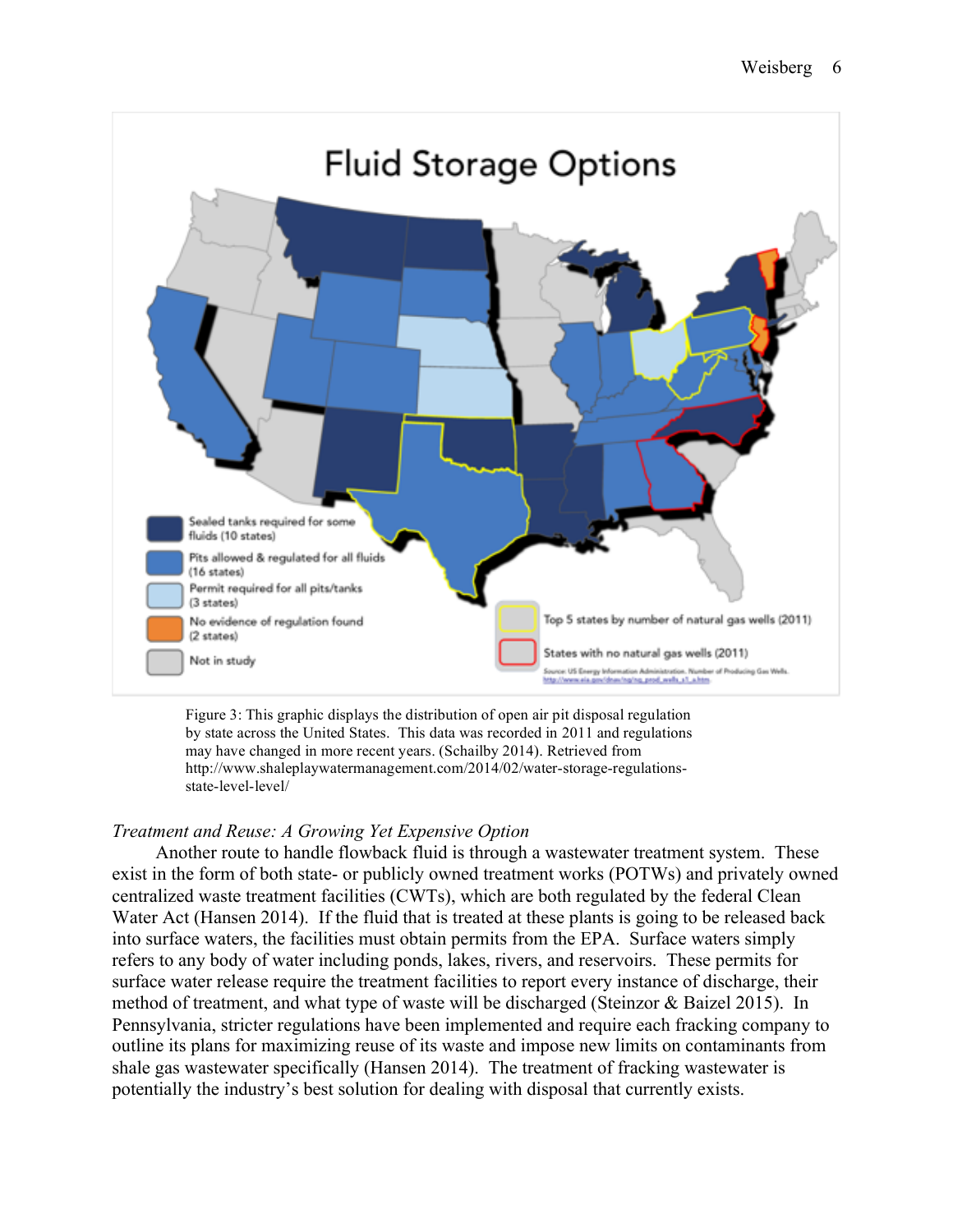Treatment at either type of facility remains an extensive and sometimes costly procedure depending on the quality of the wastewater. Treatment involves the removal of any solids and dissolved inorganic substances, desalination, and special procedures for any radioactive or carcinogenic materials (Hammer et al. 2012). Yet some form of treatment must be done for almost every method of disposal that exists. When flowback fluid is sent to be injected into class II wells it must first receive partial treatment to remove solids and minimize clogging risks. Recycling methods require some form of treatment as well to develop a water source which is clean enough to be used. Hence, no form of wastewater disposal from fracking can be successful without some treatment of the water.

The reuse and recycling of flowback fluid is a newer and more expensive method, yet is gaining in popularity and use among the fracking industry. To be reused or recycled, the wastewater must be treated initially and then combined with water to balance out the high salt concentrations (Easton 2015). Wastewater that is intended to be reused is not under federal regulation by the EPA, and therefore the states have sole responsibility for regulating it. Yet any water that is going to be reused for the intended purpose of fracking, only has to meet the requirements of the fracking company which is planning to use the water. Although the treatment process can be somewhat elaborate, this recycling provides energy companies with an on-site, replenishing, source of water for their operations.

The recycling method is a point on which both the fracking companies and anti-fracking campaigns agree is a step in the right direction. Economically, recycling of wastewater is not a feasible option for most companies due to the high cost of building pipelines, treatment equipment, and property rights (Rahm et al. 2013). Yet the recycling method continues to gain in use nationwide.

So why exactly are energy companies moving toward recycling and reuse methods when the other existing methods (deep well injection, open air pits) are simpler and less costly? Kevin Sunday from the Pennsylvania Department of Environmental Protection (DEP) noted that "about 70% of flowback water gets reused…recycling has never been higher" (Schmidt 2013). One of many reasons for this is that the standards for surface discharge have become increasingly strict and driven the price of wastewater treatment up. A scarcity of injection wells has also driven fracking industries into methods of reuse and treatment as the transport of fluids to the closest well sites can be extremely costly. At a time where water scarcity is becoming an increasing problem in the United States, reuse of fracking fluids is rising in appeal for the fracking industry as the process itself requires an immense amount of water. Fracking companies that have employed wastewater recycling systems have been reported that "it may be more expensive than buying fresh water, but not by much" and that they worry about "how much water is left" on their land (Osborne 2014). Although it is a slowly building campaign for flowback fluid recycling, it is likely in the fracking industry's and the environment's best interest to pursue using this method. Once in place, the recycling systems are likely to reduce expenses and cause fracking to surpass coal and oil in terms of "clean" energy.

#### **Conclusion:**

The majority of wastewater disposal methods that exist currently lack in necessary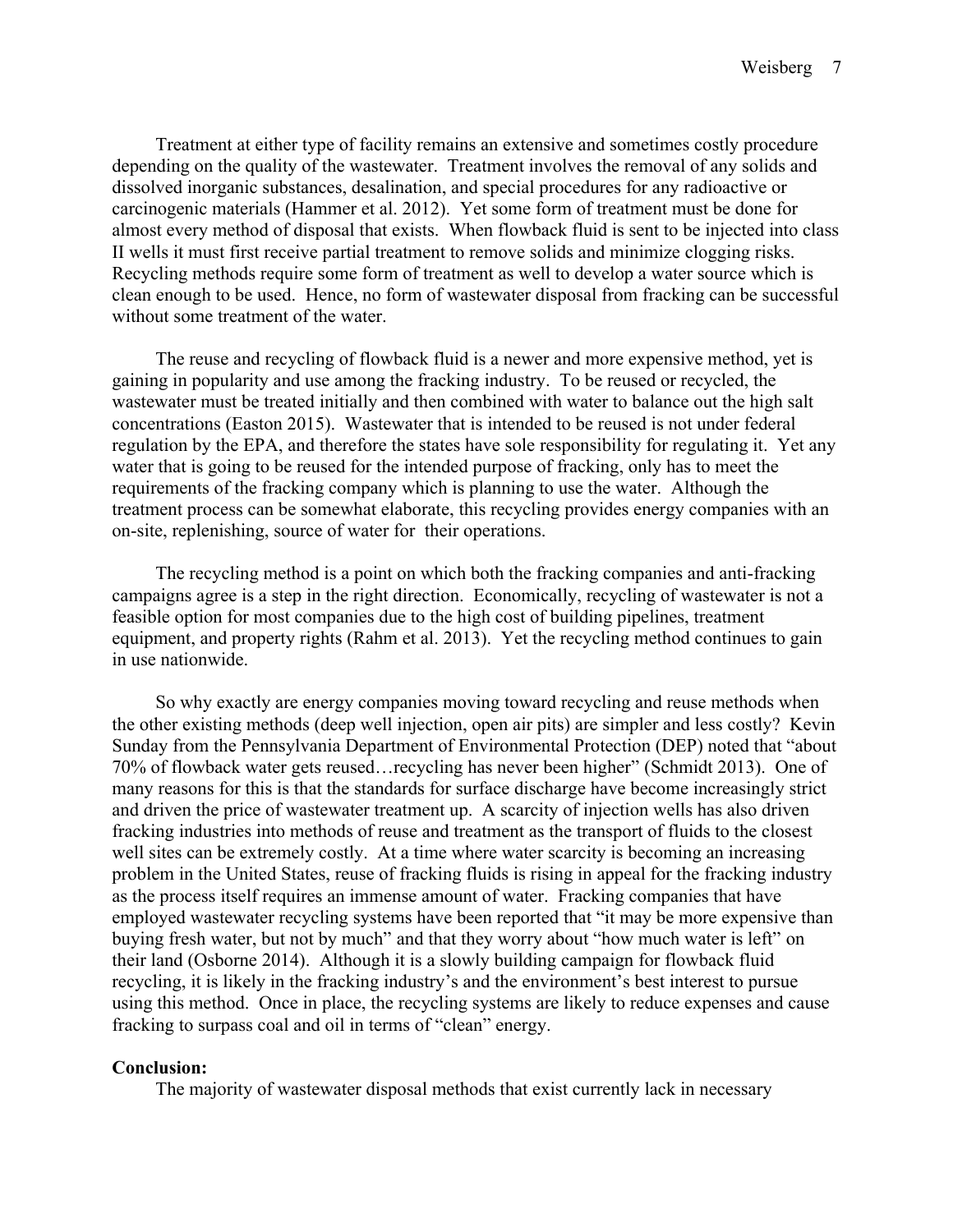regulation and that is truly what makes the process so environmentally and economically damaging. In reality, methods such as open air pit disposal should no longer be an option for energy companies due to the vast number of issues that have resulted from them. Underground injection is becoming an inviable option to these companies as well due to the bad press they have gotten for causing seismic activity and countless impacts on ecosystems. With North America beginning to look like a pin cushion when underground injection wells are mapped out, companies are likely going to begin feeling pressure to come up with new solutions and new technology. Unless wastewater from fracking becomes subject to stricter regulations or these disposal methods undergo renovations, the energy companies will be incapable of continuing at this rate of disposal. It becomes evident that water reuse and recycling is an option which needs to be more carefully explored. Companies should begin looking towards these types of methods to ultimately save on cost and drive fracking toward being the clean energy source that America needs.

#### **Important Resources:**

#### 1. John Quigley

John Quigley is the current Pennsylvania Department of Environmental Protection (DEP) secretary. The PA DEP is the primary regulator of wastewater disposal and all fracking waste for Pennsylvania. Quigley has extensive experience in the field. He worked as secretary of the Pennsylvania Department of Conservation and Natural Resources (DCNR) for two years prior to being appointed secretary of the PA DEP. He has worked with the top leaders in gas, timber, and coal industries and has helped lead PA to a top spot nationally in the energy producing industry. Quigley is typically noted as having a pro-fracking viewpoint and is pushing to make Pennsylvania a leader in shale gas production. However, he has pushed for new stricter regulations on open air pit disposal in Pennsylvania, making it a very difficult option for fracking companies to use. To contact him, fill out an online contact form at http://www.dep.pa.gov/About/Contact/Pages/default.aspx#.VmeBjoShjzI under the category in which you are interested.

#### 2. Environmental Protection Agency- Safe Drinking Water Act

The EPA's SDWA controls almost all regulation of fracking waste at the federal level. All state regulations must at the very least meet the requirements of the SDWA. All wastewater underground injection is part of the Underground Injection Control (UIC) program; a party of the SDWA. Therefore all disposal through underground injection must meet the SDWA requirements as well.

There is minimal federal regulation under the SDWA due to the Halliburton Loophole which classifies all wastes from natural gas production to be non-hazardous. Yet the SDWA is the strongest form of regulation that some states have and therefore is an important act to understand when considering wastewater disposal methods. To contact the EPA about the SDWA, email Kenneth Schefski, director of the waste and chemical enforcement division, at schefski.kenneth@epa.gov. Or contact Mark Pollins, director of the water enforcement division at pollins.mark@epa.gov

#### 3. Clean Water Action

Clean Water Action is a large non-profit organization which works to protect the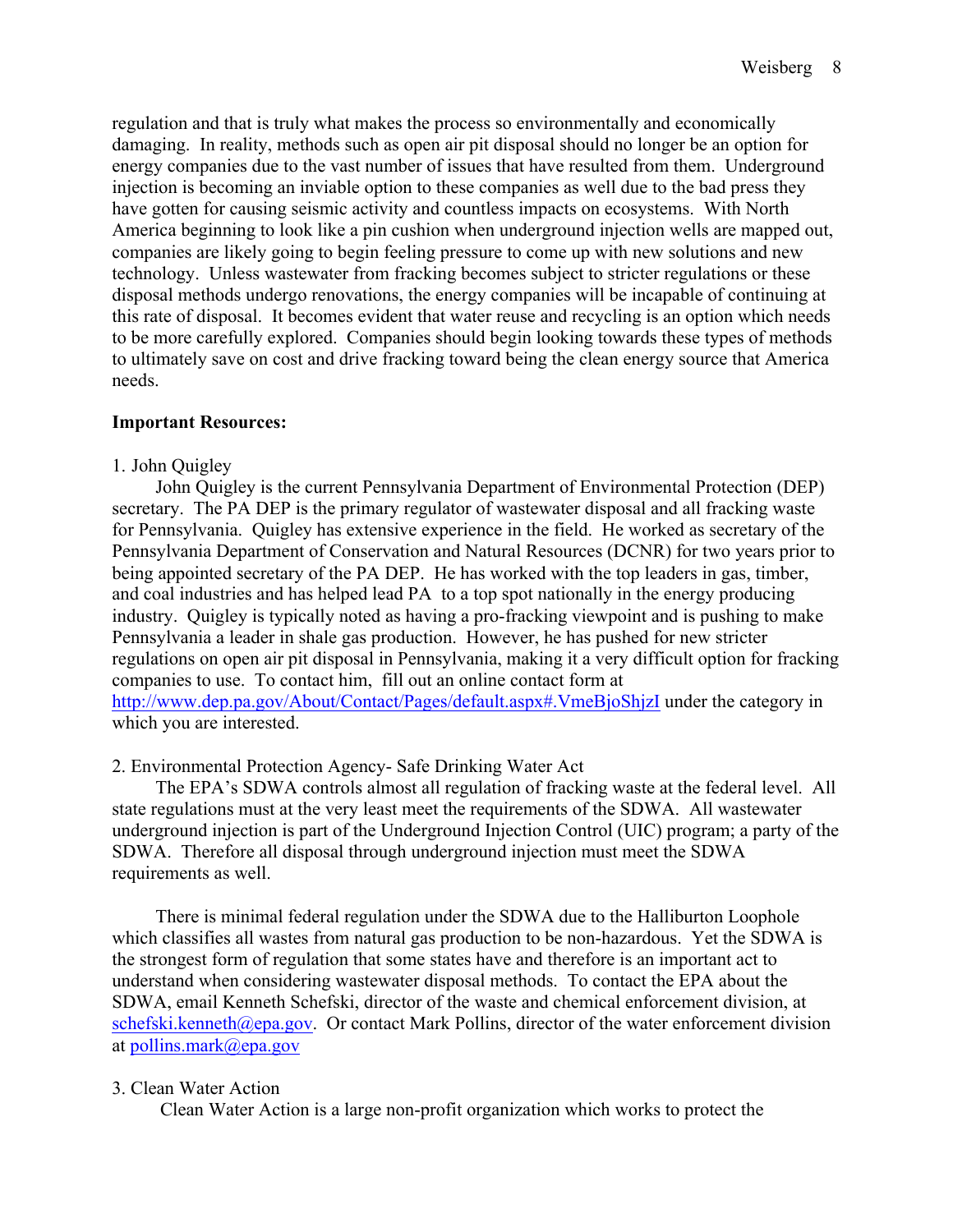environment from pollution of water resources as well as enhance human health and quality of life. Made up of thousands of members, Clean Water Action has been successful in organizing grassroots organizations and campaigns across the country targeted toward environmental issues both on a global and national scale.

Clean Water Action is an important resource in understanding the controversial methods of wastewater disposal because they have contributed many studies and research to the subject. A group from Clean Water Action completed a study on open air pits in California in 2014 which exposed hundreds of unknown pits to the public and drove awareness of the company's followers and many others to the issue of unregulated disposal. To contact Clean Water Action's President and CEO Robert Wendelgass: (215)-545-0250; or contact John Noel, Clean Water Action's National Oil and Gas Campaigns Coordinator at (202)-895-0420.

#### 4. Brian G. Rahm

Brian Rahm is a researcher at Cornell University's New York State Water Resources Institute. Dr. Rahm has a Ph.D from Cornell University in groundwater contamination and an environmental engineering degree from University of California at Berkeley. His research primarily focuses on greenhouse gas emissions from wastewater treatment plants. Dr. Rahm is a notable resource in the field of wastewater management and has spoken at various conferences on issues involving fracking waste. At the NY State Water Resource Institute, he works toward improving the management of water resources in NY and increasing awareness of wastewater management issues. To contact Dr. Rahm, his e-mail address is bgr4@cornell.edu

5. United States House of Representatives—Committee on Energy and Commerce

Led by congressman Fred Upton, the committee focuses on issues such as health, environment, commerce, energy, and technology. While the committee covers a wide array of issues, they offer important regulatory information about what is happening with the energy industry at the federal government level. The Committee oversees the EPA's SDWA and the UIC program and any other regulations of hazardous waste from oil and gas production. The E & C Committee is the best resource for all federal regulation information other than the EPA. The Committee can be reached directly at (202)-225-2927. All fact sheets and information posted by the committee can be found at http://energycommerce.house.gov/news/fact-sheets

#### **Go-To Websites:**

1. http://www.nrdc.org- National Resources Defense Council

This website is run by NRDC; one of the nation's largest environmental action groups with over two million members and activists. The website is well-designed and offers constant updates on global and local environmental issues which are trending and pertinent. There are 16 different "Issues" sections which are available to navigate with graphics and content for further understanding in each area. This is a very widely-cited and reliable source, although is heavily environmentally biased; offering primarily anti-fracking type stories and coverage.

#### 2. https://www.earthworksaction.org- EarthWorks

This website is essential in understanding exactly all the issues surrounding hydraulic fracturing.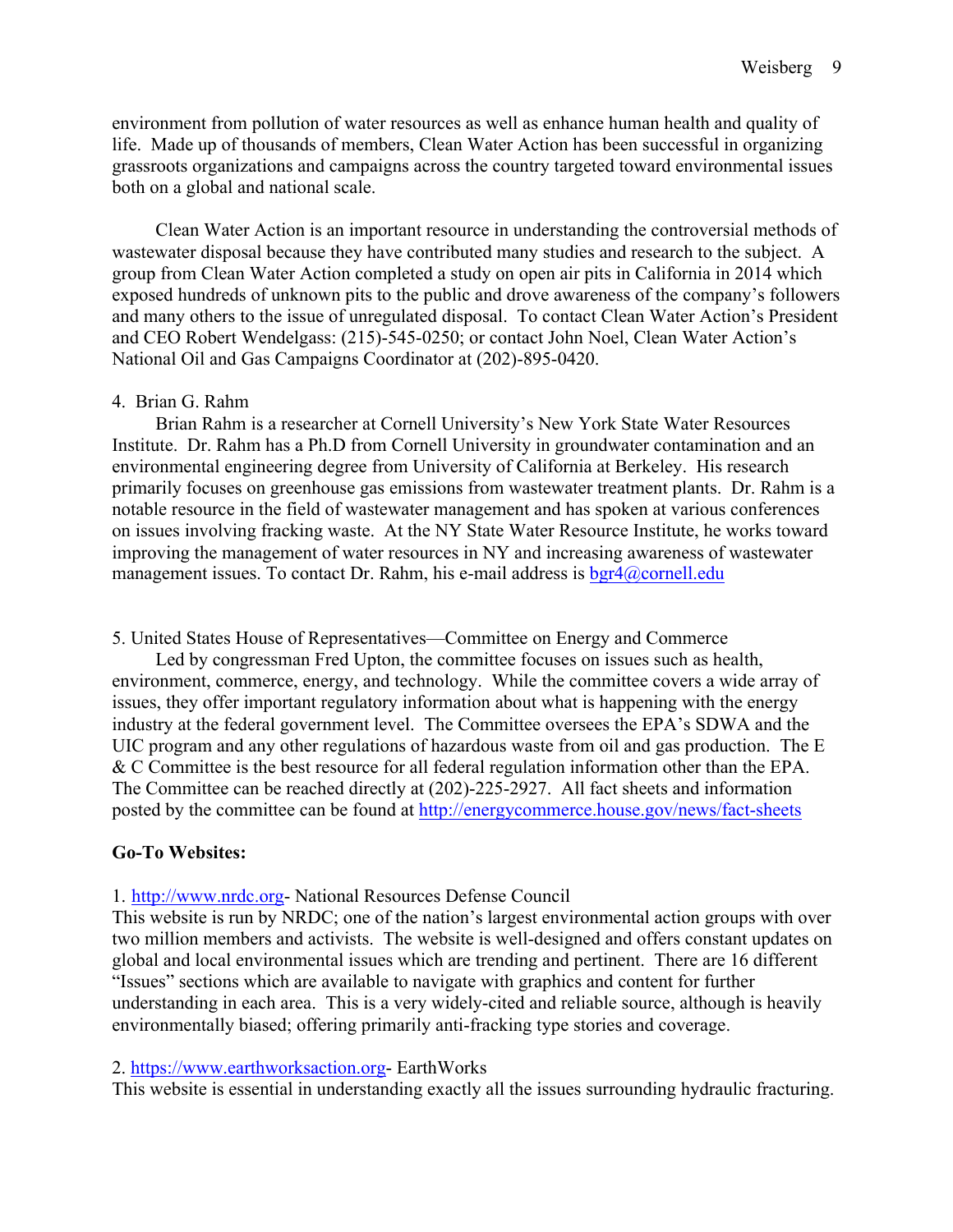The home page offers a constant stream of the latest issues in the U.S. surrounding environmental impacts of fracking, and immediately connects you to "Fracking 101" and "Mining 101" in just one click. The Fracking 101 section is extensive and outlines all aspects of fracking, citing information from US Geological Surveys, ProPublica, and even state health departments. Although EarthWorks is biased towards pro-environmental viewpoints, it offers a much more balanced and non-biased stream of information than most websites of its kind.

#### 3. http://www.waterworld.com/index/about-us.html- WaterWorld International

This website is an online news source by WaterWorld that covers water resource issues on a global scale. The International sector comprises all of the latest news on emerging technology and projects as well as information on the industrial wastewater process. The website offers years of archives of WaterWorld Magazine articles as well as a list of over 100 resources for those looking for more information about companies involved in the water industry.

4. https://stateimpact.npr.org/pennsylvania/tag/deep-injection-wells/- NPR StateImpact Reports This is a website run by National Public Radio journalists who provide an array of stories on hydraulic fracturing and waste disposal. Upon entering the site, four tabs are available which provide information on the topic you have searched; Regulation, Economy, Influence, and Impact. These tabs are very useful in understanding a topic such as "Deep Injection Wells", as they guide the user to the most recent stories related to the topic in all four areas. A very helpful website and extremely reliable source.

#### 5. http://fracfocus.org- FracFocus Chemical Disclosure Registry

This website is the primary registry for all hydraulic fracturing companies to offer public access to reports of chemicals used in their processes. The site offers an interactive map in which the user can find where fracking wells exist across the U.S. and what kind of regulation is in place in each state. Also offered is a map that users can access direct contact information for their state's regulatory office. This site is very visually attractive and user-friendly, which offers a very non biased viewpoint.

6. http://www.weatherford.com/about-us- Weatherford International Energy Company This site is particularly useful in gaining a perspective on the industrial side of waste disposal from fracking. Although this site is highly biased toward a pro-fracking viewpoint, as Weatherford is one of the top energy producers from natural gas in the world, it remains one of the more useful industrial company's websites. The website offers video and interactive maps outline all the services offered. Their tab for "sustainability" offers a unique look into new technology that the company is offering worldwide and how they are working towards decreasing environmental impacts from the wastewater produced by their shale plays.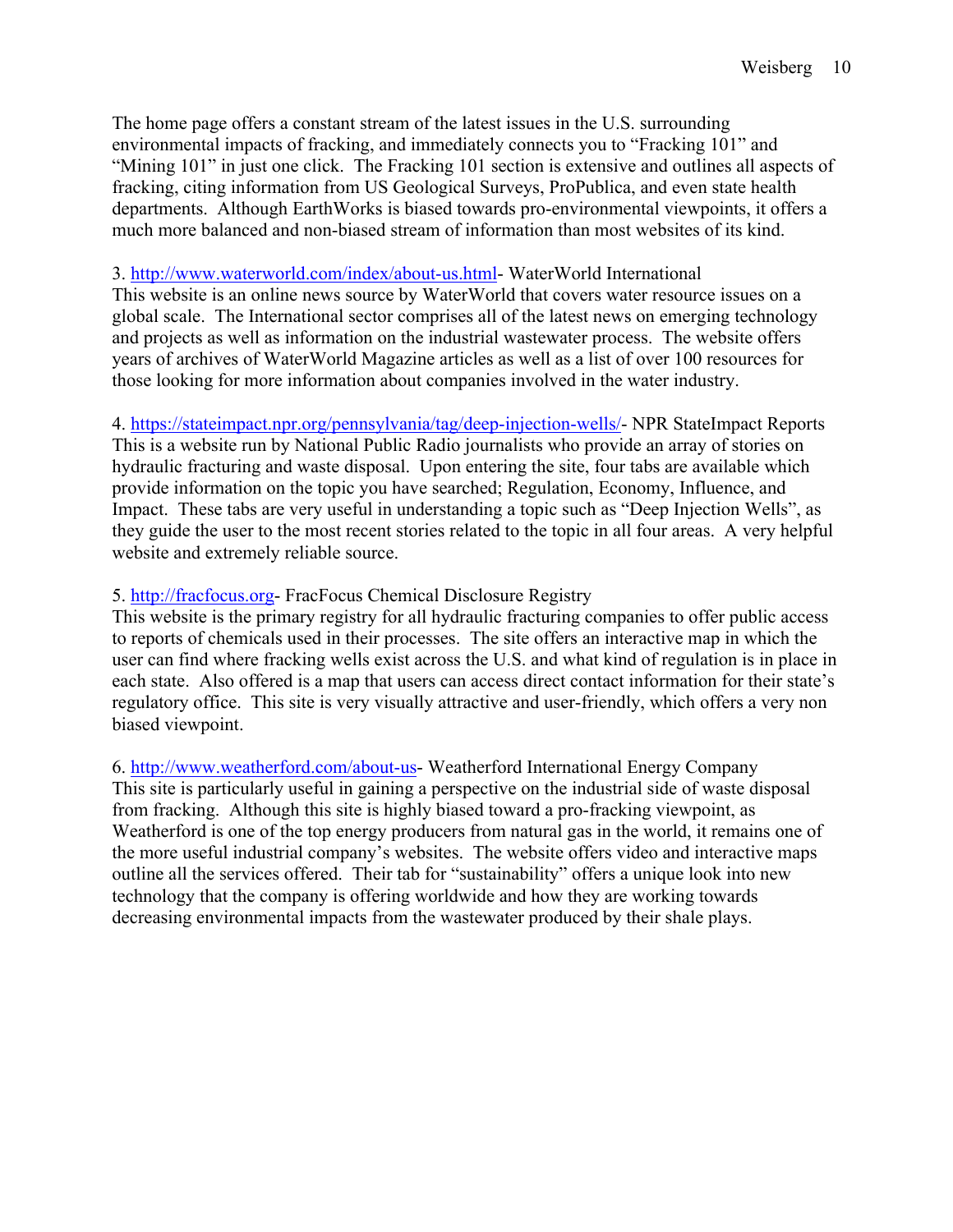### Weisberg 11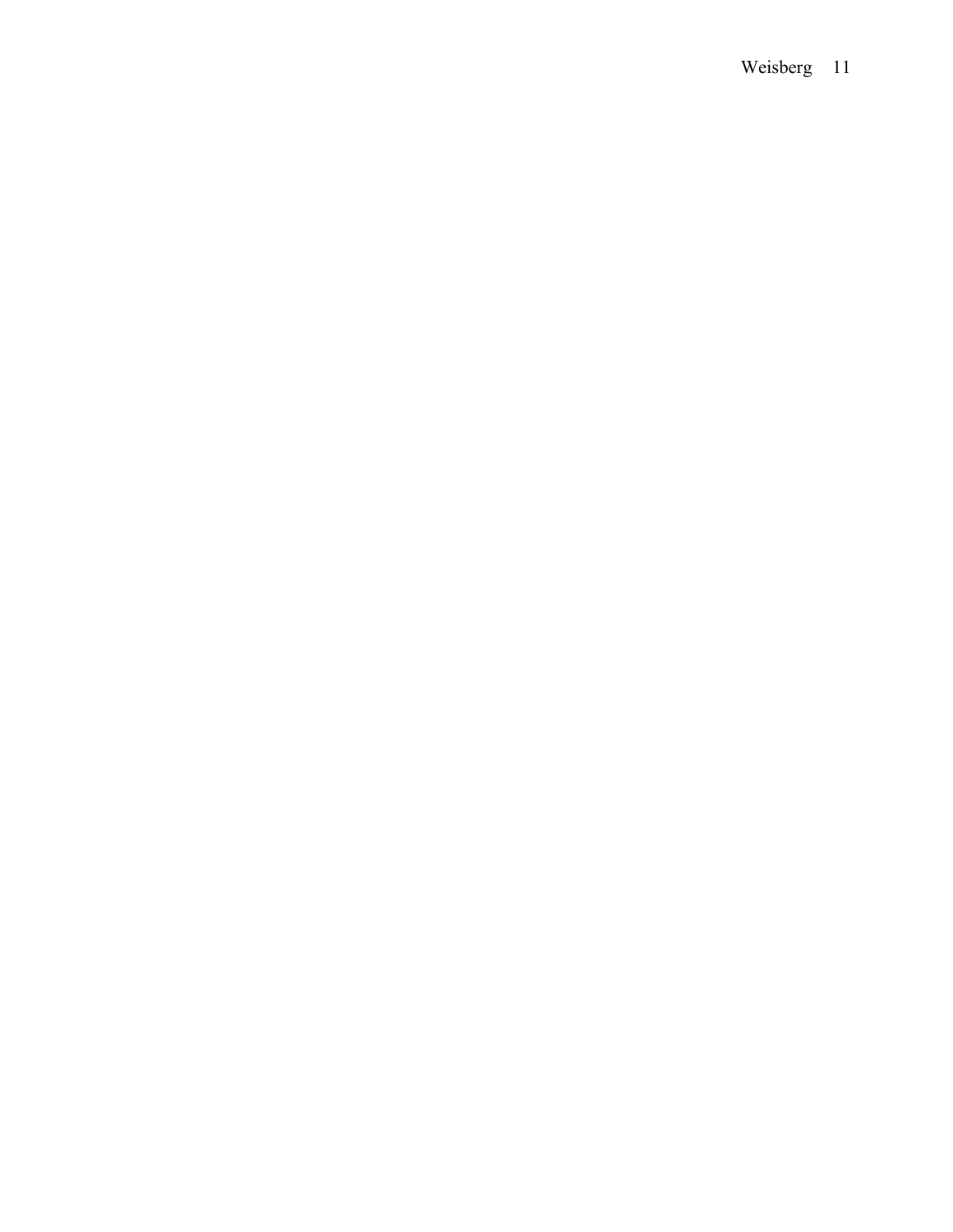#### Bibliography

Brady, W. J. (2012). *Hydraulic Fracturing Regulation in the United States: The Laissez-Faire Approach of the Federal Government and Varying State Regulations.* Denver, CO. University of Denver College of Law. Retrieved from http://www.law.du.edu/documents/facultyhighlights/Intersol-2012-HydroFracking.pdf

Drouin, R. R. (2014, Feb. 18). *As Fracking Booms, Growing Concerns About Wastewater.* Yale Environment 360. Yale School of Forestry and Environmental Studies. Retrieved from http://e360.yale.edu/feature/as\_fracking\_booms\_growing\_concerns\_about\_wastewater/2740/

Easton, J. (2015). *Fracking Wastewater Management.* WaterWorld Industrial Magazine. Retrieved from http://www.waterworld.com/index/about-us.html.

Grinberg, A. (2014, November). *In the Pits: Oil and Gas Wastewater Disposal into Open Unlined Pits and the Threat to California's Water and Air.* Clean Water Action. Clean Water Fund. Retrieved from https://www.documentcloud.org/documents/1362974-ca-oil-and-gas-pitreport.html

Hansen, L. R. Connecticut General Assembly. Environmental Committee. (2014). *Transport, Storage, and Disposal of Fracking Waste.* OLR Research Report. Retrieved from https://www.cga.ct.gov/2014/rpt/2014-R-0016.htm.

Hasemyer, D. & Hirji, Z. (2014). *In Fracking's Wake: Open Pits Offer Cheap Disposal for Oil and Gas Sludge, but Health Worries Mount.* InsideClimate News. David Sassoon. Retrieved from http://books.insideclimatenews.org/infrackingswake.

Lustgarten, A. (2012, June 21). *Injection Wells: The Poison Beneath Us.* Retrieved from ProPublica Research Database http://www.propublica.org/article/injection-wells-the-poisonbeneath-us.

Osborne, J. (2014, August 09). *Fracking Companies begin slow shift to Recycling Wastewater.* Dallas Morning News. Dallas, TX. Retrieved from www.dallasnews.com/business/energy/.

Pennsylvania Department of Environmental Protection (DEP). (2014, February). *Proposed Regulations for Oil and Gas Surface Activities.* Retrieved from www.dep.state.pa.us

Rahm, B. G. et al. (2013 May 15). *Wastewater management and Marcellus Shale gas development: Trends, drivers, and planning implications.* Journal of Environmental Management. Volume 120, pg. 105-113. Retrieved from http://www.sciencedirect.com/science/article/pii/S0301479713001175

Ridlington, E. & Rumpler, J. (2013). *Fracking by the Numbers: Key impacts of Dirty Drilling at*